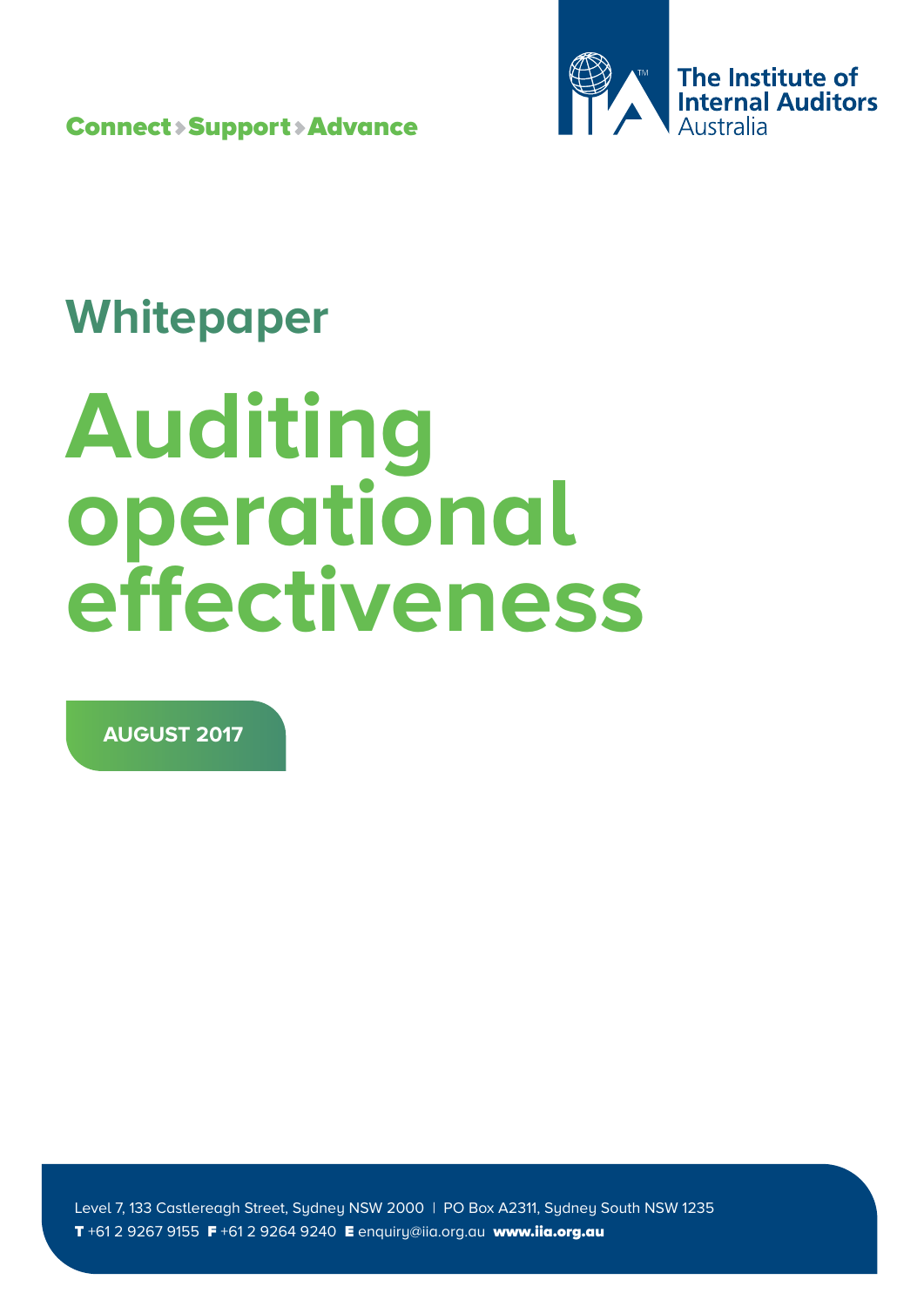# **Contents**

| Background                                         | 2              |
|----------------------------------------------------|----------------|
| - Purpose                                          | 2              |
| - Background                                       | 2              |
| Discussion                                         | 2              |
| - Issue                                            | $\overline{2}$ |
| - History                                          | 2              |
| - Discussion                                       | $\overline{2}$ |
| Conclusion                                         | 5              |
| - Summary                                          | 5              |
| - Conclusion                                       | 5              |
| Bibliography                                       | 5              |
| Purpose of White Papers                            | 5              |
| Author's Biography                                 | 5              |
| About the Institute of Internal Auditors-Australia | 6              |
| Copyright                                          | 6              |
| <b>Disclaimer</b>                                  | 6              |

# **Background**

### **Purpose**

The purpose of this White Paper is to provide guidance for auditors in auditing the effectiveness of business operations.

### **Background**

"When effectively managed, internal auditing becomes an important element in helping an organisation achieve its objectives. Organisations with internal audit activities are better able to identify business risks and system inefficiencies, take appropriate corrective action, and ultimately support continuous improvement," according to the International Professional Practices Framework (IPPF) practice guide Measuring Internal Audit Effectiveness and Efficiency. In order to help organisations achieve their objectives, it is important to audit the effectiveness of business operations.

Operational auditing adopts an approach to audit economy, efficiency and effectiveness of the topic subject to audit.

Auditing effectiveness of operations is often significantly more challenging than auditing the economy or efficiency of operations. This White Paper is presented to clarify some of

the key issues and provide guidance for auditors seeking to audit effectiveness.

# **Discussion**

### **Issue**

Auditing the effectiveness of operations is a core activity in operational and performance auditing, and is arguably the most challenging of the areas of focus. This White Paper provides guidance to help ensure that auditors meet the expectations of management and other relevant audit stakeholders when auditing effectiveness.

## **History**

Considerations of economy, efficiency and effectiveness have been the concerns of value- for-money auditing, management auditing, operational auditing and performance auditing. Internal audit manuals referring to operational auditing existing since at least 1875. The methodologies used for operational and performance audits have become increasingly sophisticated in recent years.

It should be noted that operational auditing and performance auditing are ostensibly the same thing, with operational auditing generally used in the corporate world, and performance auditing in a public sector context.

### **Discussion**

### **Process perspective**

In any process, there are inputs, outputs are produced, and outcomes result. For example, in a road-building process inputs may include asphalt, gravel, machinery, employees and contractors. The process is the traditional road construction and the output is the new road. In terms of economy, efficiency and effectiveness, it is useful in very broad terms to think of the cost of the inputs as a measure of economy, the number of outputs compared to the inputs as a measure of efficiency, and the result of the outcomes as a measure of effectiveness.

In the example, outcomes, and therefore the effectiveness, may include shorter travelling times, reduced incidence and severity of road accidents, fewer fatalities, increased economic development through improved travel, more satisfied road users, and other roads being safer and less congested as a result of the new road.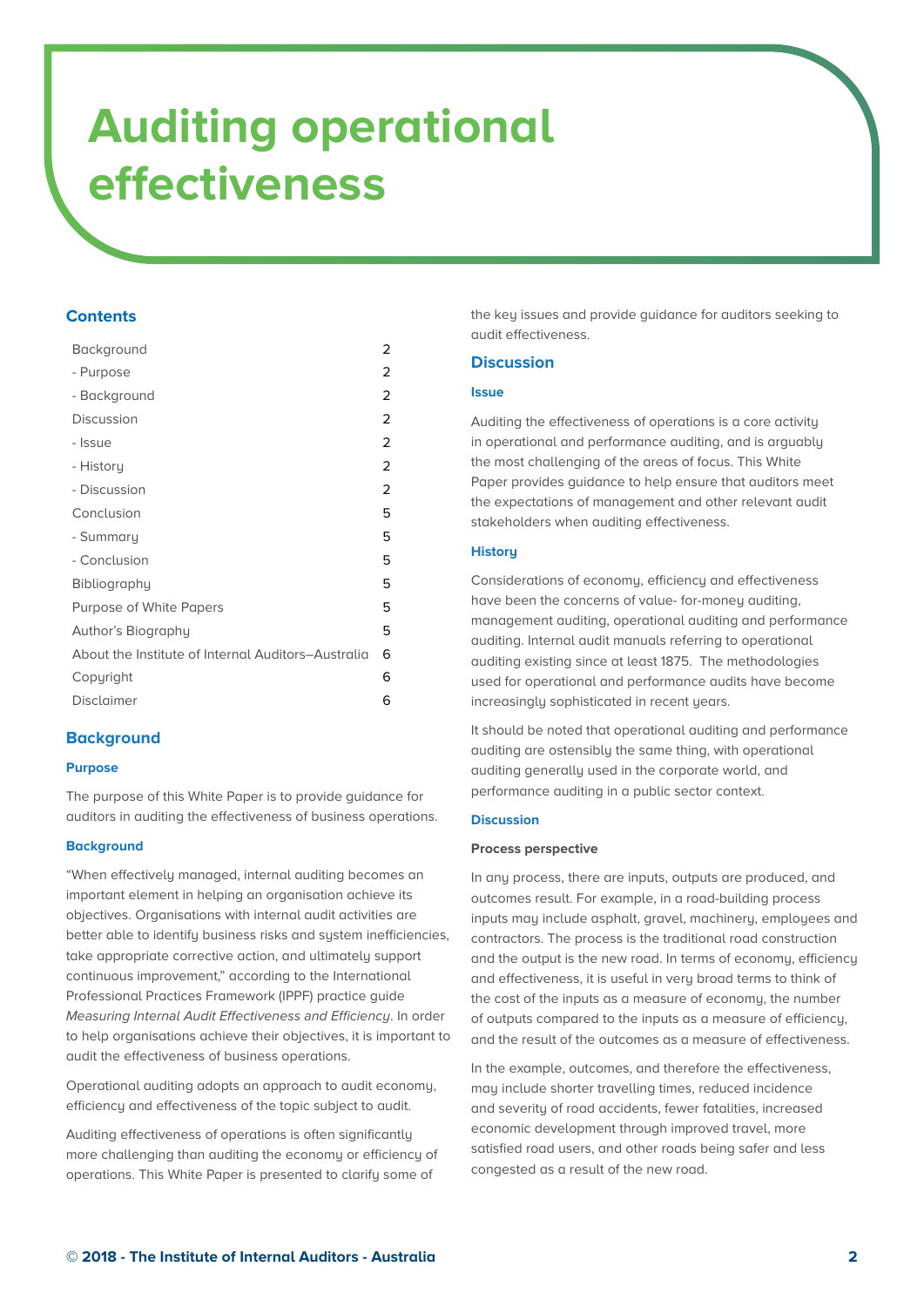Economy and efficiency are usually easy to control and measure, and are therefore relatively easy to audit. Effectiveness is typically more complex, more difficult to control and especially measure, and is thus often more difficult to audit. More audit rigour is typically required in the assessment of effectiveness.

#### **The relationship between output and outcomes**

If outputs are well thought-out and well produced, they are likely to result in good outcomes and therefore high effectiveness. The outcomes may be difficult to identify.

There are a few key questions the auditor should ask in order to identify the key outcomes, including:

- Who are the most important stakeholders of the process, and what do they really want from it?
- How do the activities or projects really contribute to organisational objectives?
- How do the activities fit in with the organisation's mission, vision, values and strategic plans?
- Why the activities were undertaken and approved, and how they were justified to senior management?
- What value is contributed to the immediate internal customers?
- Do the activities contribute to external customer value?

Auditors should ensure they look below the surface to the most important outcomes and effectiveness measures. People subject to qudit may not always welcome such scrutiny, as it is common for glib and easy-to-achieve effectiveness measures to be used by operational and project areas.

There are a number of sources to help auditors identify the key outcomes, including strategy and other planning documents, project strategy documents, key performance indicators used, identifying similar projects or activities in other organisations and researching what effectiveness measures were assessed and the methodologies used for their assessment, benchmarking, surveys and focus groups. Interviews may include those with manager subject to audit, the manager's manager, employees, sources of best practice, benchmarking partners and facilitators, customers and stakeholders.

If management have difficulty finding these types of documents or answering these kinds of questions, it may be indicative of management not having a clear concept of the benefits of the activitu or the project.

It is a reasonable expectation that in general, management should have consulted with key stakeholders and particularly customers to assess what they consider to be important about the outputs of the activity or project.

### **Focussing on customers**

In many operations, the customer is the focus of a business area's effectiveness. Different categories of customers may want different things, and the assessment of effectiveness may often be enhanced by dividing customers into groups. Examples in a sales environment might be new customers and existing customers; capital city customers and regional customers; retail customers and wholesale customers; and the top 10% of customers compared to the rest of the customers.

In general, for each category of customer it is useful to know what they want from you. The importance of that customer category dictates how important their wants are. For the top 10% of customers it may be essential that you meet their needs, whereas for the bottom 10% it may be irrelevant.

When considering the effectiveness of customer service, you may need to consider not only the present position, but strategic issues and projections for the future.

The stages of your assessment might include:

- 1. Working out who the customers are.
- 2. Dividing the customers into appropriate categories.
- 3. For the important categories, finding out what the most important things are that the customers want.
- 4. Finding out how often there is delivery, or failure to deliver, the important customer requirements.
- 5. If there is often failure to deliver, work out why there is failure, and how to improve the processes to reduce the number of failures to an acceptable level. If they are succeeding, assess if it is practical for further enhancements be made to further improve the success rate, and what lessons can be learnt for other parts of your organisation.

It is important to focus on the most important requirements, not every requirement. It is a reasonable expectation that management have researched what the customers want. The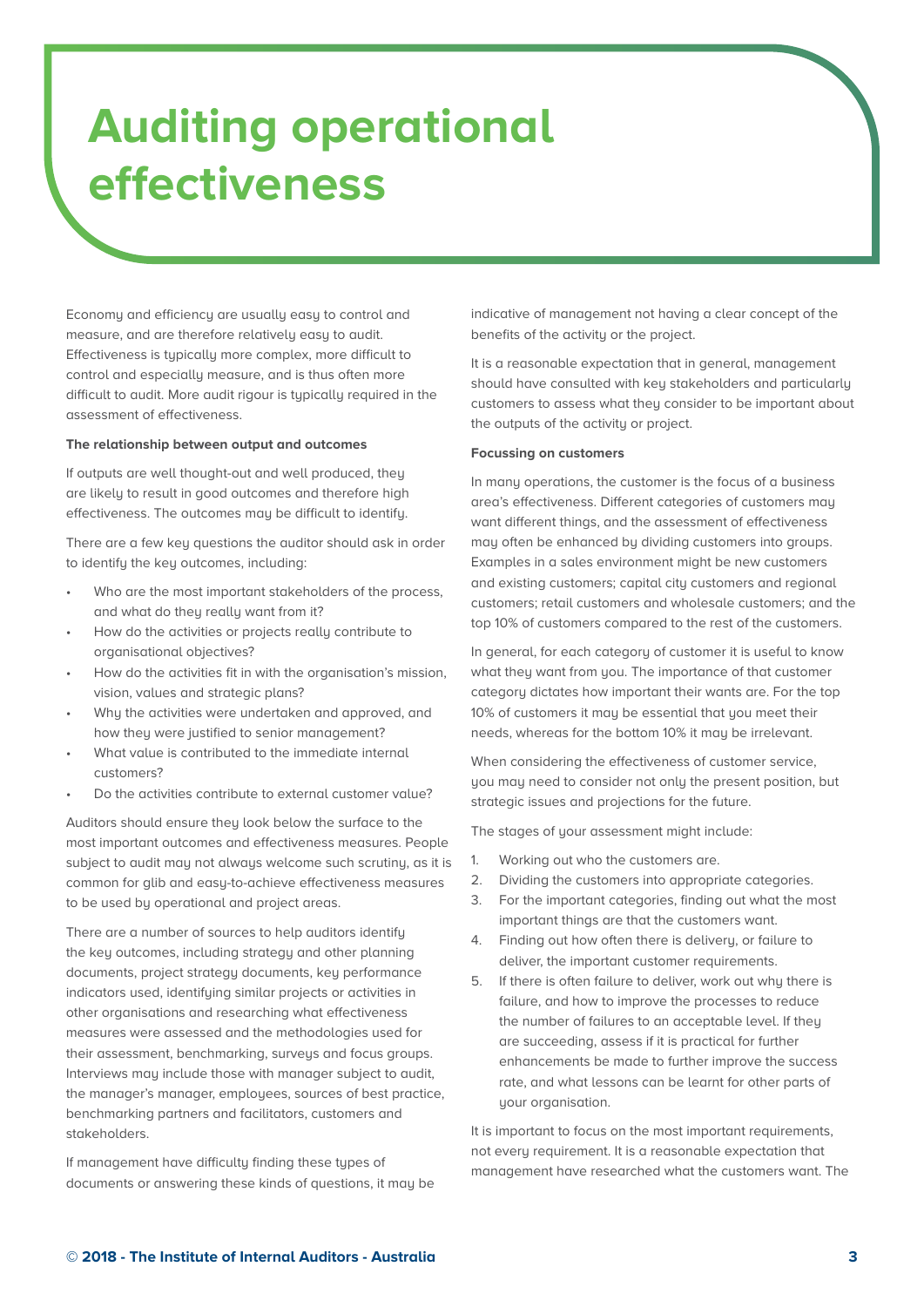methodology used by management should be reviewed, and the reliability of their research assessed. It may be appropriate to verify the results in your audit.

When considering the issue of customer service, it is useful to consider factors such as whether employees exhibit the attitudes and behaviours of mediocre customer service or good customer service. An example might be the attitude of employees to complaints. Do they welcome complaints as an opportunity to win the customer back, and as an opportunity to highlight where processes can be corrected to provide better customer service. Or do they view complaints as a nuisance and waste of their time? Do they view each complaint in isolation, or do they perform an objective assessment to identify areas for improvement?

## **Key performance indicators (KPIS)**

Most areas of an organisation will have their own performance measures. Sometimes the measures are selected because they are the best way to monitor the most important activities. On the other hand, they are often selected because they are the easiest to meet or manipulate. In addition, the measures tend to focus on efficiency and effectiveness, rather than properly considering effectiveness.

An example of a key objective might be to "achieve a high level of customer satisfaction". There should be some measures of whether they are achieving the required customer satisfaction. Appropriate measures could include:

- Percentage of customer responses to the customer satisfaction survey of "very high level of satisfaction".
- Reduction in the level of serious customer complaints.
- Repeat business from customers.
- Number of referrals from customers.

We might examine the key activities that are undertaken by the business to achieve a high level of customer satisfaction.

One of the activities could be dealing with customer queries on the telephone. Key measures of this might be:

- Number of customer queries solved without the need for a call-back.
- Number of customer queries solved within 10 minutes.
- Percentage of customer queries solved without a formal

complaint.

Percentage of customer queries solved with the customer expressing satisfaction with the resolution.

In practice, some KPIs measure the effectiveness of operations directly, whereas others examine the quality of the outputs as an indirect measure of effectiveness.

When assessing KPIs, it is may be useful to consider if the management focus on KPIs has resulted in unintended or ignored consequences, or other operations or processes being affected, whether adversely or positively.

It is worth noting that it is common for there to be mediumterm and long-term outcomes from operations. In some circumstances, the medium-term and long-term outcomes may compete with short-term outcomes. For example, the profitabilitu of a process may be increased in the short-term through aggressive cost-cutting, that in the longer-term threatens the viability of the process to produce high quality goods or services, and leads to reduction in sales and profits. It may therefore be important for auditors to consider not only short-term effectiveness, but also medium-term and longerterm effectiveness.

# **Control models**

When conducting an operational audit, it is essential that you consider both soft controls, as well as hard controls. It is often the soft controls that have a greater influence on whether the organisation's objectives will be achieved.

Using a control framework may be helpful. The two most useful frameworks are the Criteria of Control (CoCo) and the Committee of Sponsoring Organisation (COSO).

The CoCo model is intuitive and easily applied. The four components might be simplified as four basic questions:

- Purpose Does management know what to do to be effective?
- Commitment Does management really want to be effective?
- Capability Does management have the resources to be effective?
- Monitoring and learning Does management monitor their effectiveness and learn to be more effective?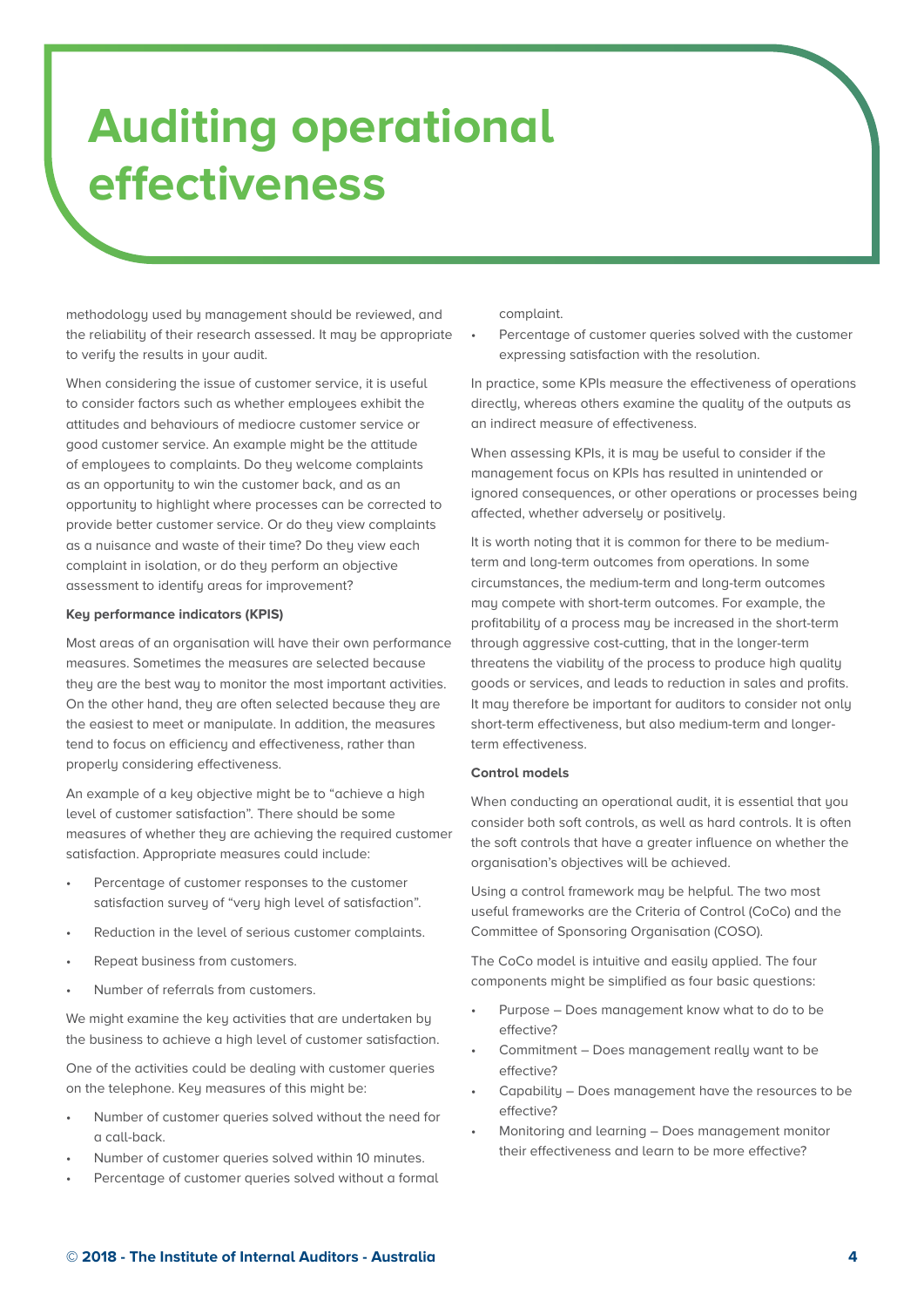The components of the COSO framework may be simplified as:

- Control environment Does management have the people, structures and cultures to be really effective?
- Risk assessment Does management understand the risks that might prevent these operations from producing effective results?
- Control activities Does management have good internal controls in place to mitigate these risks?
- Information and communication Does management communicate and provide information to ensure that they are effective?
- Monitoring activities Does management monitor effectiveness and the control framework required to produce effectiveness?

# **Conclusion**

#### **Summary**

Auditing the effectiveness of operations may be enhanced by considering the outcomes produced by activities, and how the quality of outputs affects the outcomes. Focusing on key stakeholders, and especially the customer, helps ensure that important aspects of effectiveness are covered. Key performance measures should be carefully considered, including the longer-term perspective. Using an internal control framework is useful to help ensure soft controls are adequately examined.

### **Conclusion**

Auditors should assess the effectiveness of operations with great care, as there are significant challenges involved.

# **Bibliography**

Guidance on control, Criteria of Control Board of the Canadian Institute of Chartered Accountants, 1995

Internal Control – Integrated Framework, Committee of Sponsoring Organisations of the Treadway Commission (COSO), Mau 2013

International Professional Practices Framework (IPPF), The Institute of Internal Auditors, 2017

IPPF practice guide Measuring Internal Audit Effectiveness and Efficiencu, IIA, 2010

Kaplan R and Norton D, Strategy Maps, Converting Intangible assets into tangible Outcomes, Harvard Business School Publishing Corporation, 2004

Parker L, Value-for-money auditing: conceptual, development and operational issues, Australian Accounting Research Foundation, 1986

Permenter D, Key Performance Indicators – Developing, Implementing and Using Winning KPIs, Wiley, 2007

#### **Purpose of White Papers**

A White Paper is a report authored and peer reviewed by experienced practitioners to provide guidance on a particular subject related to governance, risk management or control. It seeks to inform readers about an issue and present ideas and options on how it might be managed. It does not necessarily represent the position or philosophy of the Institute of Internal Auditors–Global and the Institute of Internal Auditors– Australia.

### **Author's Biography**

#### Written bu: Barru Davidow

BCom, BAcc, MTaxLaw, ACA, CFE, CRMA, PFIIA, Advanced Diploma of Government (Management), Diplomas in Risk Management and Business Continuity, Government (Fraud Control), Government (Investigation) and International Financial Management

Barry is a Director of Fraud Prevention & Governance Pty Ltd, and has over 20 years of experience in internal audit, fraud and corruption control, investigations, governance and compliance. He has contributed to books on fraud control, computer fraud, communications and sociology.

He co-authored IIA–Australia White Papers on Fraud Risk Indicators, Corruption Indicators in Internal Audit, Corruption Related Risks in Decision-Making, Conflicts of Interest: A Framework, Conflicts of Interest in the Award of Contracts, Conducting Fraud and Corruption Investigations and Fraud and Corruption Risk Assessments.

#### Naveen Moda

BCom, Chartered Accountant (CA ANZ), Diploma in Public Sector Management, Diploma in Investigation

Naveen is currently working with the Department of Finance, Services and Innovation (DFSI) in the New South Wales Government, and has 15 years of internal audit experience. He has over 10 years of experience in the public sector, and